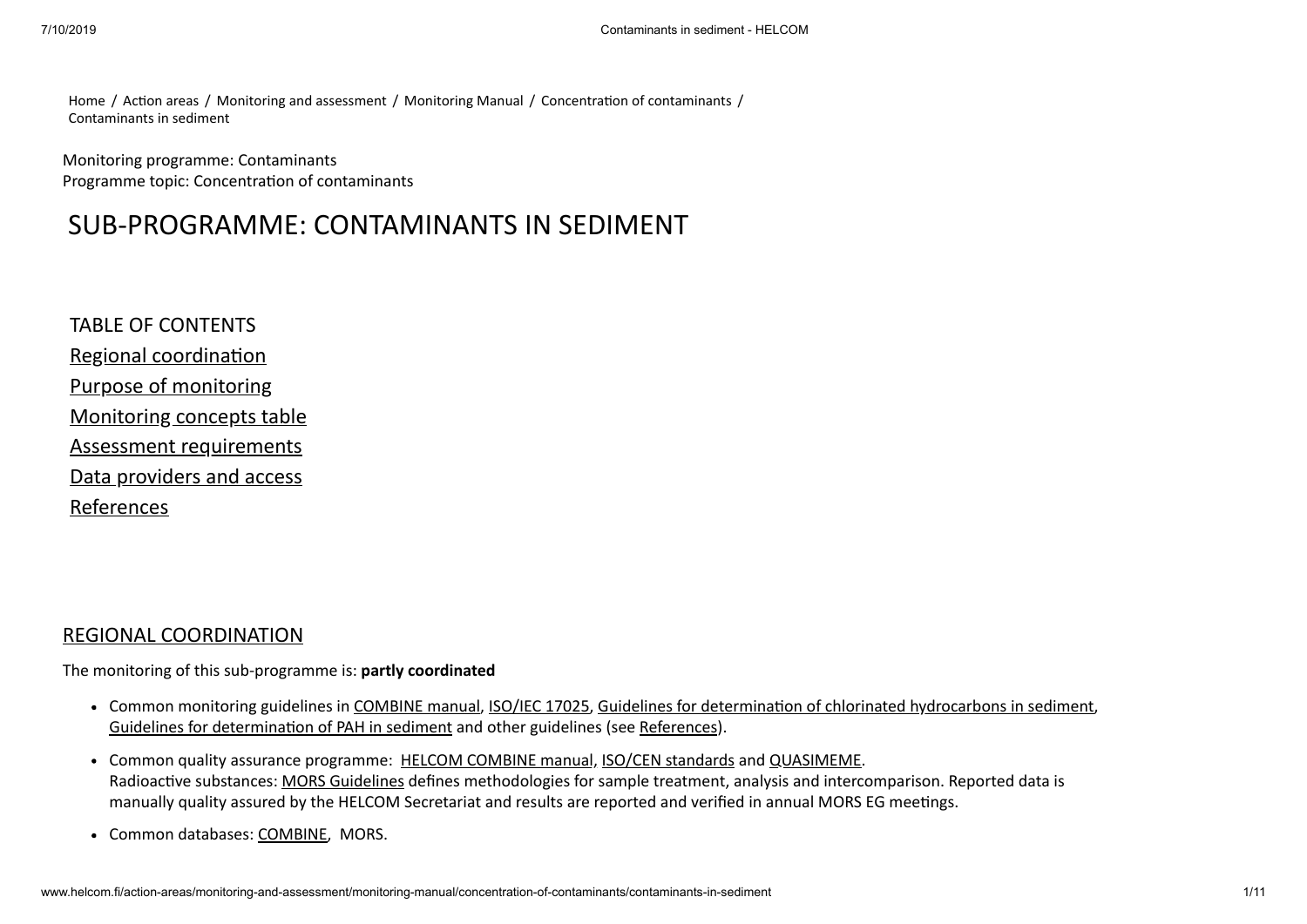There is no current plan for coordinated monitoring of contaminants in sediments, other than radionuclides. Under the Water Framework Directive, no EQS values have so far been set in sediments. However, countries are encouraged to perform long term trend analysis of concentrations of persistent substances that tend to accumulate in sediment, in order to ensure that such concentrations do not significantly increase (such as Hg, PAHs, HCHs, HCB, PBDE, TBT, PCB, PFOS, PCDD/F, HBCDD).

## <span id="page-1-0"></span>[PURPOSE OF MONITORING](http://www.helcom.fi/action-areas/monitoring-and-assessment/monitoring-manual/concentration-of-contaminants/action-areas/monitoring-and-assessment/monitoring-manual/concentration-of-contaminants/contaminants-in-sediment) [\(Q4K](http://www.helcom.fi/action-areas/monitoring-and-assessment/monitoring-manual/introduction#4k))

## Follow up of progress towards:

| <b>Baltic Sea Action Plan (BSAP)</b>                 | Segments                  | Hazardous substances                                                                                                                                                                                                                                       |  |  |
|------------------------------------------------------|---------------------------|------------------------------------------------------------------------------------------------------------------------------------------------------------------------------------------------------------------------------------------------------------|--|--|
|                                                      | Ecological objectives     | Concentrations of hazardous substances close to natural levels<br>Radioactivity at pre-Chernobyl level                                                                                                                                                     |  |  |
| <b>Marine strategy framework</b><br>directive (MSFD) | <b>Descriptors</b>        | <b>D8 Contaminants</b>                                                                                                                                                                                                                                     |  |  |
|                                                      | Criteria (Q5a)            | 8.1 Concentration of contaminants                                                                                                                                                                                                                          |  |  |
|                                                      | Features $(Q5c)$          | Other features:<br>A description of the situation with regard to chemicals, including<br>chemicals giving rise to concern, sediment contamination, hotspots,<br>health issues and contamination of biota (especially biota meant for<br>human consumption) |  |  |
| Other relevant legislation (Q8a)                     | Water Framework Directive |                                                                                                                                                                                                                                                            |  |  |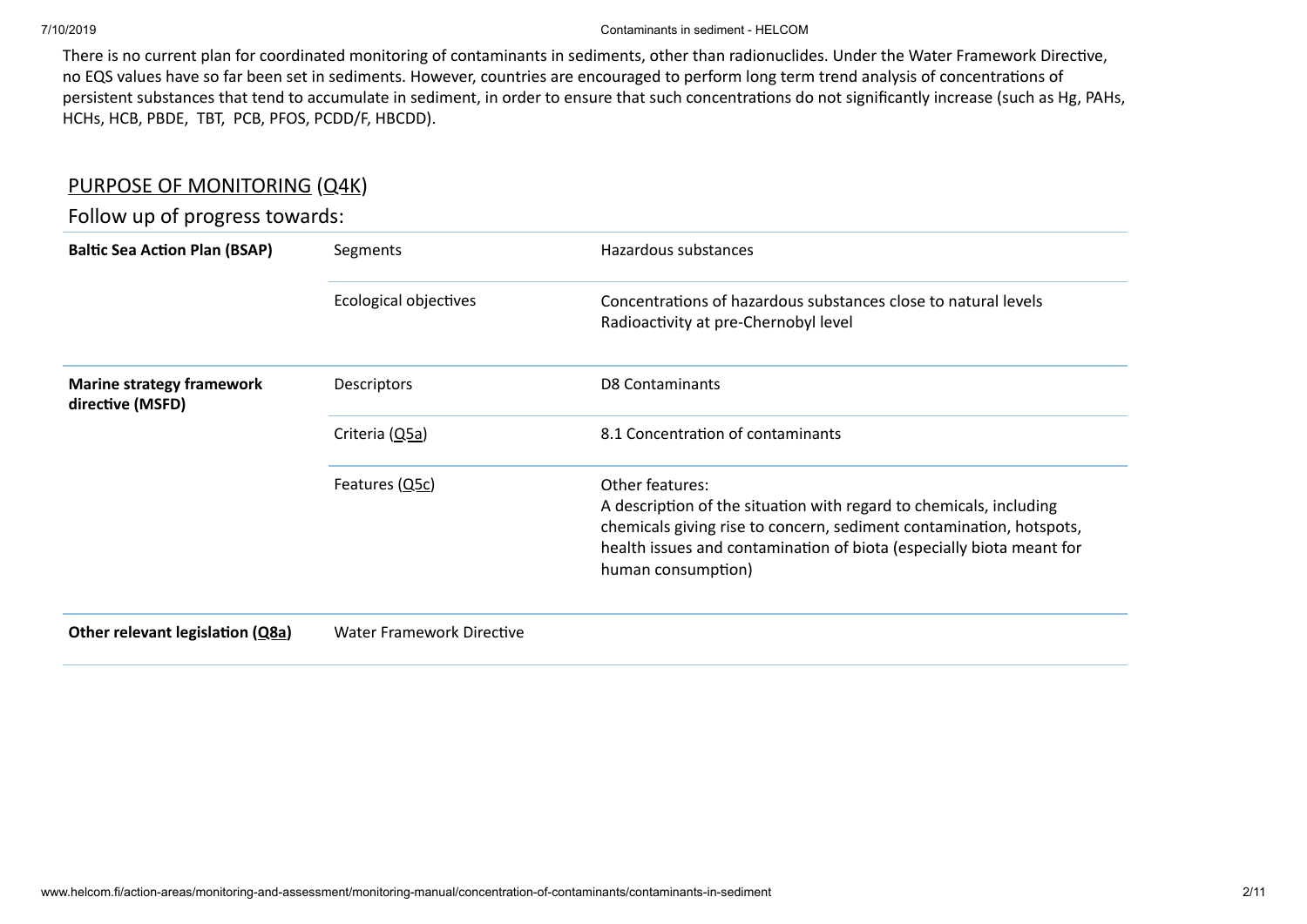#### 7/10/2019 Contaminants in sediment - HELCOM

| Assessment of: ( <u>Q4k</u> ) |                  |
|-------------------------------|------------------|
| State/Impacts                 | temporal trends, |

|                                           | spatial distribution,<br>status classification |
|-------------------------------------------|------------------------------------------------|
| Pressures                                 |                                                |
| Human activities<br>causing the pressures |                                                |

| Scale of data aggregation for assessments: (Q10a)                               |   |
|---------------------------------------------------------------------------------|---|
| <b>HELCOM</b> assessment unit Level 1: Baltic Sea                               | x |
| HELCOM assessment unit Level 2: Subbasin                                        | x |
| HELCOM assessment unit Level 3: Subbasins with coastal and<br>offshore division |   |
| HELCOM assessment unit Level 4: Subbasins with coastal WED<br>division          |   |

<span id="page-2-0"></span>[MONITORING CONCEPTS TABLE](http://www.helcom.fi/action-areas/monitoring-and-assessment/monitoring-manual/concentration-of-contaminants/action-areas/monitoring-and-assessment/monitoring-manual/concentration-of-contaminants/contaminants-in-sediment)

Effectiveness of measures

| Coordination          | Elements<br>Q9a(Q5c) | Parameter<br>Q9a (Q5c)                                                            | <b>Method</b><br>Q <sub>9c</sub> , Q <sub>9d</sub>                                         | QA/QC<br>Q <sub>9e</sub> , 9f                                                                         | <b>Frequency</b><br><u>Q9h, 9i</u> | Spatial<br>resolution<br>Q9g, 9i | Link to<br><b>HELCOM</b><br>core<br>indicators | Link to<br><b>MSFD GES</b><br>characteristics<br><u>Q5b</u>                               | <b>Spatial</b><br>scope<br><u>Q4i</u> | <b>Monitoring</b><br>started<br><u>Q4h</u>                                         | <b>CPs</b><br>monitoring |
|-----------------------|----------------------|-----------------------------------------------------------------------------------|--------------------------------------------------------------------------------------------|-------------------------------------------------------------------------------------------------------|------------------------------------|----------------------------------|------------------------------------------------|-------------------------------------------------------------------------------------------|---------------------------------------|------------------------------------------------------------------------------------|--------------------------|
| Regional<br>(COMBINE) | <b>PCBs</b>          | Concentration of<br>chemical/nutrient/pollutant COMBINE<br>in/on seabed substrate | <b>HELCOM</b><br>Manual,<br>Part D.<br>ISO/IEC<br>17025 and<br>other<br>guidelines<br>(see | <b>HELCOM</b><br><b>COMBINE</b><br><u>manual</u> ,<br><b>ISO/CEN</b><br>standards<br>and<br>QUASIMEME | Other                              | See map<br>for details           |                                                | 8.1.1<br>Concentration<br>of the<br>contaminants<br>measured in<br>the relevant<br>matrix | EEZ                                   | DE: 2000,<br>2008<br>DK: 1999<br>with some<br>interuptions<br>in the mid<br>2000's | DE, DK, PL,<br><b>SE</b> |
|                       |                      |                                                                                   | References)                                                                                |                                                                                                       |                                    |                                  |                                                |                                                                                           |                                       | SE: 2000,<br>infrequently<br>through the<br>2000's                                 |                          |

PL: 1998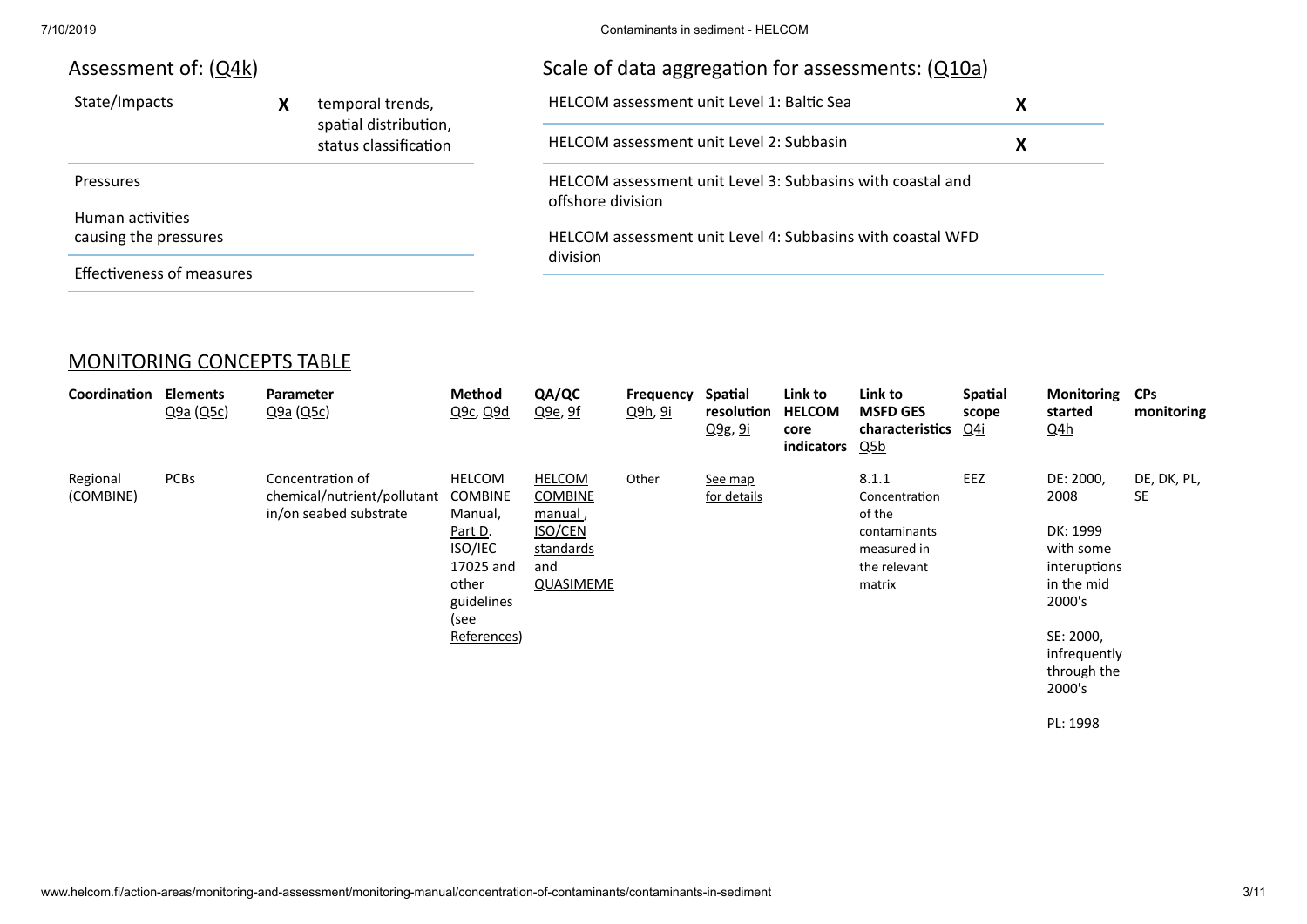| Regional<br>(COMBINE) | PAH                  | Concentration of<br>chemical/nutrient/pollutant<br>in/on seabed substrate | <b>HELCOM</b><br>COMBINE<br>Manual,<br>Part D.<br>ISO/IEC<br>17025 and<br>other<br>guidelines<br>(see<br>References) | <b>HELCOM</b><br><b>COMBINE</b><br>manual<br>Annex B13,<br>Appendix 1<br>and $2$ ,<br><b>ISO/CEN</b><br>standards<br>and<br><b>QUASIMEME</b> | Other, LT:<br>1 time per<br>year<br>(summer) | See map<br>for details | 8.1.1 | EEZ,<br>Terittorial<br>waters,<br>Transitional<br>waters | LT: 2007                            | DE, DK, LT,<br>PL, SE     |
|-----------------------|----------------------|---------------------------------------------------------------------------|----------------------------------------------------------------------------------------------------------------------|----------------------------------------------------------------------------------------------------------------------------------------------|----------------------------------------------|------------------------|-------|----------------------------------------------------------|-------------------------------------|---------------------------|
| Regional<br>(COMBINE) | tributyltin<br>(TBT) | Concentration of<br>chemical/nutrient/pollutant<br>in/on seabed substrate | <b>HELCOM</b><br>COMBINE<br>Manual,<br>Part D.                                                                       | <b>HELCOM</b><br><b>COMBINE</b><br>manual,<br><b>ISO/CEN</b>                                                                                 | Other                                        | See map<br>for details | 8.1.1 | EEZ                                                      | DE: 2000,<br>2004, 2008<br>DK: 1999 | DE, DK, FI,<br>LT, LV, SE |
|                       |                      |                                                                           | ISO/IEC<br>17025 and<br>other                                                                                        | standards<br>and<br><b>QUASIMEME</b>                                                                                                         |                                              |                        |       |                                                          | with a few<br>gaps                  |                           |
|                       |                      |                                                                           | guidelines                                                                                                           |                                                                                                                                              |                                              |                        |       |                                                          | LT: 2011                            |                           |
|                       |                      |                                                                           | (see<br>References)                                                                                                  |                                                                                                                                              |                                              |                        |       |                                                          | LV: 2011                            |                           |
|                       |                      |                                                                           |                                                                                                                      |                                                                                                                                              |                                              |                        |       |                                                          | SE: 2000 -<br>2004, 2008            |                           |
| Regional<br>(COMBINE) | Metals               | Concentration of<br>chemical/nutrient/pollutant                           | <b>HELCOM</b><br><b>COMBINE</b>                                                                                      | <b>HELCOM</b><br><b>COMBINE</b>                                                                                                              | Other                                        | See map<br>for details | 8.1.1 | EEZ                                                      | DE: 2000                            | DE, DK, LT,<br>LV, SE     |
|                       |                      | in/on seabed substrate                                                    | Manual,                                                                                                              | manual Part                                                                                                                                  |                                              |                        |       |                                                          | DK: 1999                            |                           |
|                       |                      |                                                                           | Part D.<br>ISO/IEC<br>17025 and                                                                                      | B, Annex<br>B13,<br>Appendix 3                                                                                                               |                                              |                        |       |                                                          | LT: 2007,<br>data also              |                           |
|                       |                      |                                                                           | other<br>guidelines                                                                                                  | and $4$<br><b>ISO/CEN</b>                                                                                                                    |                                              |                        |       |                                                          | from 2004                           |                           |
|                       |                      |                                                                           | (see                                                                                                                 | standards                                                                                                                                    |                                              |                        |       |                                                          | LV: 2007,                           |                           |
|                       |                      |                                                                           | References)                                                                                                          | and<br><b>QUASIMEME</b>                                                                                                                      |                                              |                        |       |                                                          | data also<br>from 2004              |                           |
|                       |                      |                                                                           |                                                                                                                      |                                                                                                                                              |                                              |                        |       |                                                          | SE: 2000                            |                           |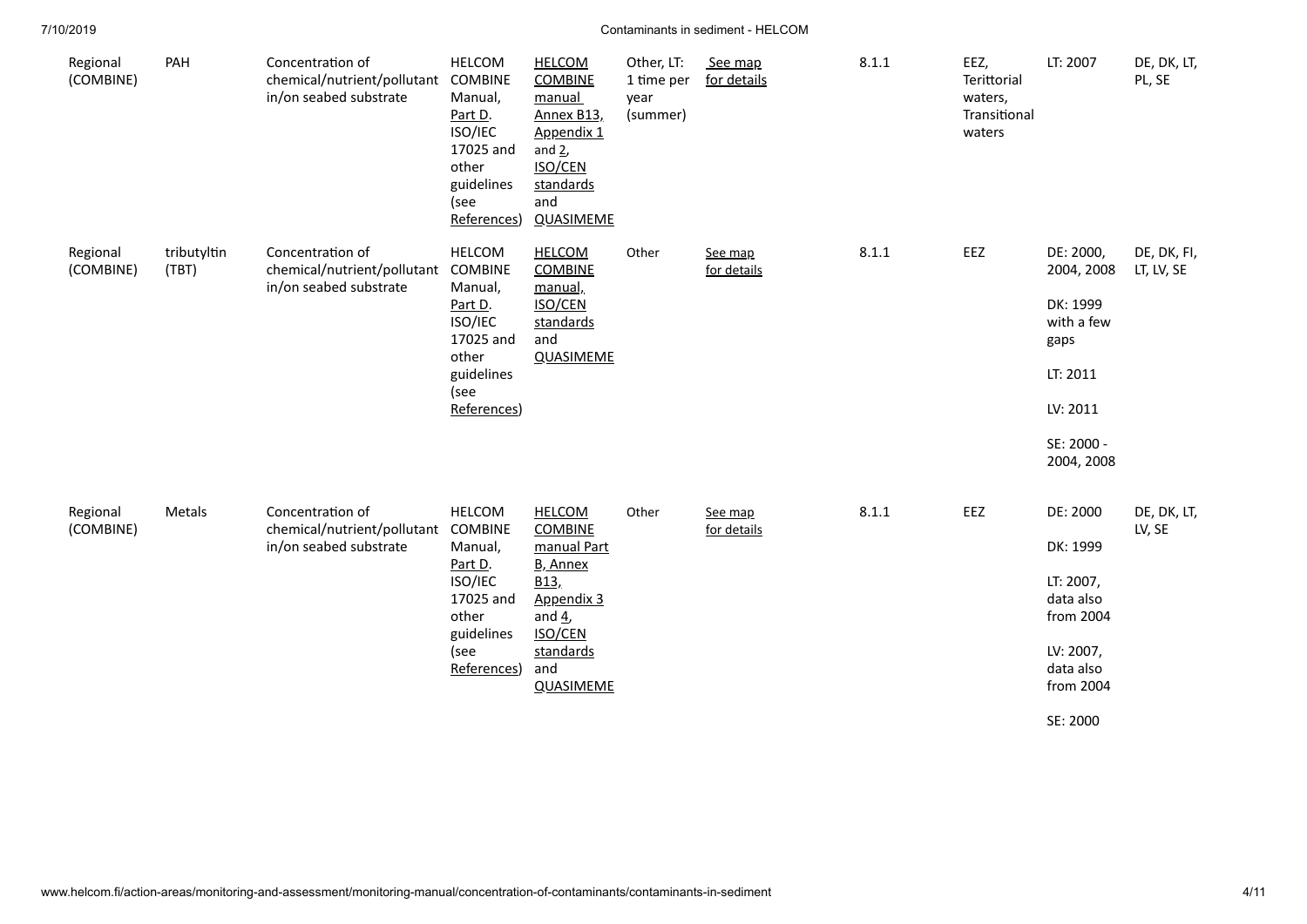| National           | Furans                                   | Concentration of<br>chemical/nutrient/pollutant<br>in/on seabed substrate | Different<br>approaches<br>e.g. CEMP<br>manual,<br><b>ICES</b><br>guidelines,<br>ISO/CEN<br>standards<br>(see<br>References) | Other                     | Other   |                                       | 8.1.1 | EEZ | DK: 2007 | DK                                             |
|--------------------|------------------------------------------|---------------------------------------------------------------------------|------------------------------------------------------------------------------------------------------------------------------|---------------------------|---------|---------------------------------------|-------|-----|----------|------------------------------------------------|
| Other              | Hg, Cd, As, Pb,<br>Zn, Ni, Cr, Cu,<br>Co | Concentration of<br>chemical/nutrient/pollutant<br>in/on seabed substrate | ISO 5667-<br><b>15, ISO/IEC</b><br>17025, ISO<br>5667-19<br>and ISO<br>5667-12                                               | <b>ISO/IEC</b><br>17025   | One-off | Stations in<br>the Gulf of<br>Finland | 8.1.1 | EEZ | 2014     | EE                                             |
| Regional<br>(MORS) | Radionuclides:<br>Gamma-<br>emitters     | Concentration of<br>chemical/nutrient/pollutant<br>in/on seabed substrate | <b>MORS</b><br>Guidelines                                                                                                    | <b>MORS</b><br>Guidelines | Yearly  | See map<br>for details                | 8.1.1 | EEZ | 1984     | All<br><b>HELCOM</b><br>Contracting<br>Parties |

## Brief description of monitoring

Full description in [HELCOM COMBINE manual.](http://www.helcom.fi/Documents/Action%20areas/Monitoring%20and%20assessment/Manuals%20and%20Guidelines/Manual%20for%20Marine%20Monitoring%20in%20the%20COMBINE%20Programme%20of%20HELCOM.pdf) Detailed information on monitoring frequency and spatial resolution has not yet been collected from all countries but will be added.

| Element / parameter | PCBs / Concentration of chemical/pollutant in/on seabed substrate                                                                    |
|---------------------|--------------------------------------------------------------------------------------------------------------------------------------|
| <b>Method</b>       | Sampling and analytical methods are reported per sample and per parameter respectively in the data. See HELCOM<br>COMBINE manual.    |
| QA/QC               | Quality assurance is a laboratory's whole sampling and analytical process from start to finish. See <b>HELCOM COMBINE</b><br>manual. |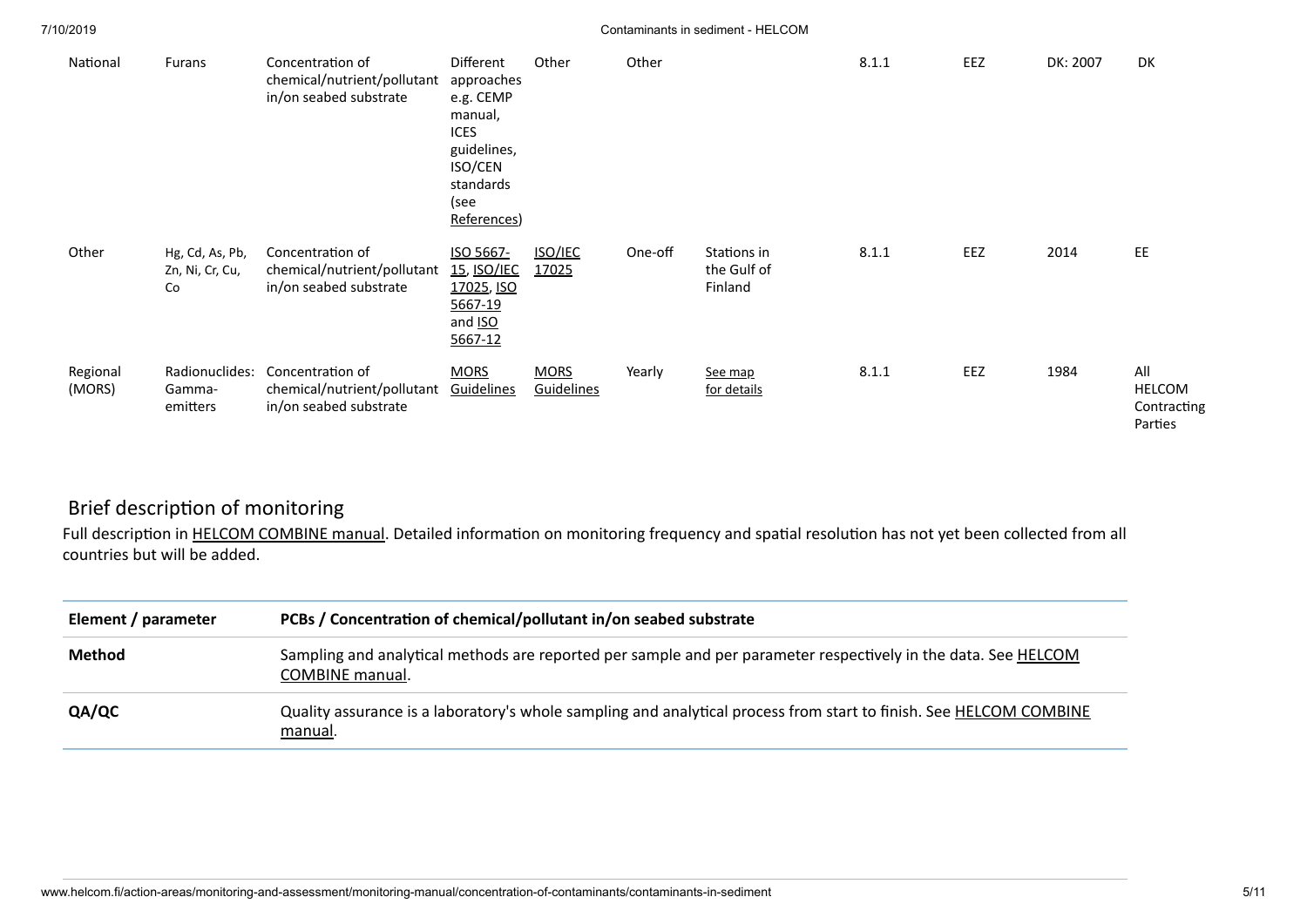| Element / parameter       | TBT / Concentration of chemical/pollutant in/on seabed substrate                                                                                       |
|---------------------------|--------------------------------------------------------------------------------------------------------------------------------------------------------|
|                           |                                                                                                                                                        |
|                           | See map for details                                                                                                                                    |
| <b>Spatial resolution</b> | Measured in the following HELCOM sub basins: Kiel Bay, Kattegat, Southern Baltic Proper, The Sound, Great Belt, Bay of<br>Mecklenburg and Little Belt. |
| <b>Spatial Scope</b>      | EEZ / Whole Baltic Sea for assessment                                                                                                                  |
|                           | • BSH: May/Jun, annually<br>• IOW: Jun/Jul, annually<br>• LLUR: Jul/Aug, every 2nd year<br>• LUNG: Jul/Aug/Sep, every 3rd year                         |
|                           | DE:                                                                                                                                                    |
| <b>Frequency</b>          | Varies from 1-2 to 24 samples/station/year, depending on country.                                                                                      |

| <b>Method</b>             | Sampling and analytical methods are reported per sample and per parameter respectively in the data. See HELCOM<br>COMBINE manual.            |
|---------------------------|----------------------------------------------------------------------------------------------------------------------------------------------|
| QA/QC                     | Quality assurance is a laboratory's whole sampling and analytical process from start to finish. See <b>HELCOM COMBINE</b><br><u>manual</u> . |
| <b>Frequency</b>          | Varies from 1-2 to 24 samples/station/year, depending on country.                                                                            |
| <b>Spatial Scope</b>      | EEZ / Whole Baltic Sea for assessment.<br>Bothnian Sea, Gulf of Finland.                                                                     |
| <b>Spatial resolution</b> | Measured in: Kiel Bay, Kattegat, Southern Baltic Proper, Great Belt, Bay of Mecklenburg, Little Belt, The Sound.<br>See map for details      |
|                           |                                                                                                                                              |

**Element** / parameter **Metals** / Concentration of chemical/pollutant in/on seabed substrate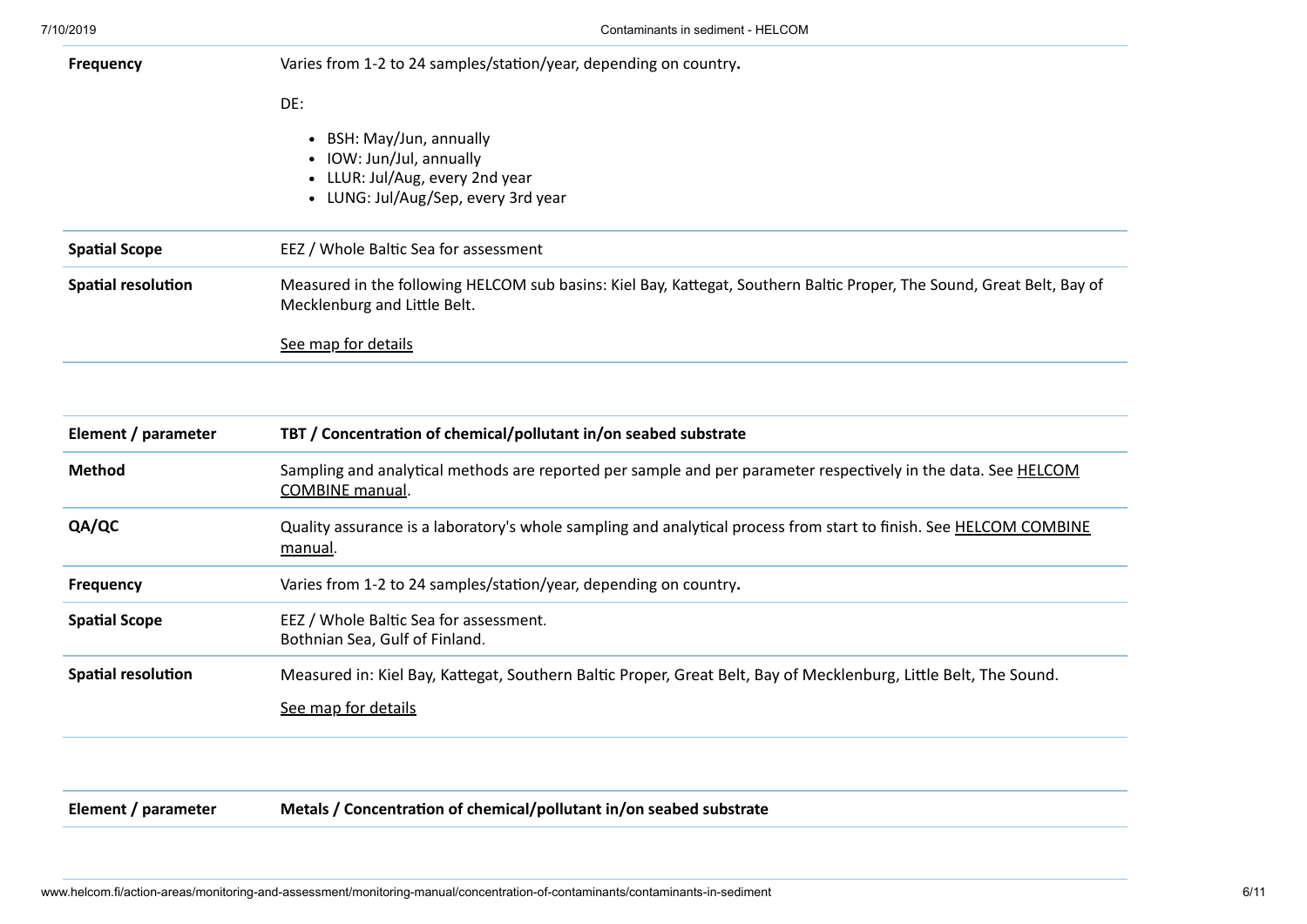| <b>Method</b>             | Sampling and analytical methods are reported per sample and per parameter respectively in the data. See <b>HELCOM</b><br><b>COMBINE</b> manual.                     |
|---------------------------|---------------------------------------------------------------------------------------------------------------------------------------------------------------------|
| QA/QC                     | Quality assurance is a laboratory's whole sampling and analytical process from start to finish. See HELCOM COMBINE<br>manual - Part B, Annex B13, Appendix 3 and 4, |
| <b>Frequency</b>          | Varies from 1-2 to 24 samples/station/year, depending on country.                                                                                                   |
|                           | DE:<br>• BSH: Mar, annually<br>IOW: Jun/Jul, annually<br>LLUR: Jul/Aug, every 2nd year<br>$\bullet$<br>• LUNG: Jul/Aug/Sep, every 3rd year                          |
| <b>Spatial Scope</b>      | EEZ / Whole Baltic Sea for assessment                                                                                                                               |
| <b>Spatial resolution</b> | Measured in: Bay of Mecklenburg, Southern Baltic Proper, Kiel Bay, Kattegat, The Sound, Great Belt, Little Belt.<br>See map for details                             |
|                           |                                                                                                                                                                     |
| Element / parameter       | Other contaminants / Concentration of chemical/pollutant in/on seabed substrate                                                                                     |
| <b>Method</b>             | Sampling and analytical methods are reported per sample and per parameter respectively in the data. See HELCOM<br>$CORADIRIF$ $meas$                                |

| ciement / parameter  | Other contaminants / Concentration of chemical/pollutant in/on seabed substrate                                                      |
|----------------------|--------------------------------------------------------------------------------------------------------------------------------------|
| <b>Method</b>        | Sampling and analytical methods are reported per sample and per parameter respectively in the data. See HELCOM<br>COMBINE manual.    |
| QA/QC                | Quality assurance is a laboratory's whole sampling and analytical process from start to finish. See <b>HELCOM COMBINE</b><br>manual. |
| <b>Frequency</b>     | Varies from 1-2 to 24 samples/station/year, depending on country.                                                                    |
| <b>Spatial Scope</b> | EEZ / Whole Baltic Sea for assessment                                                                                                |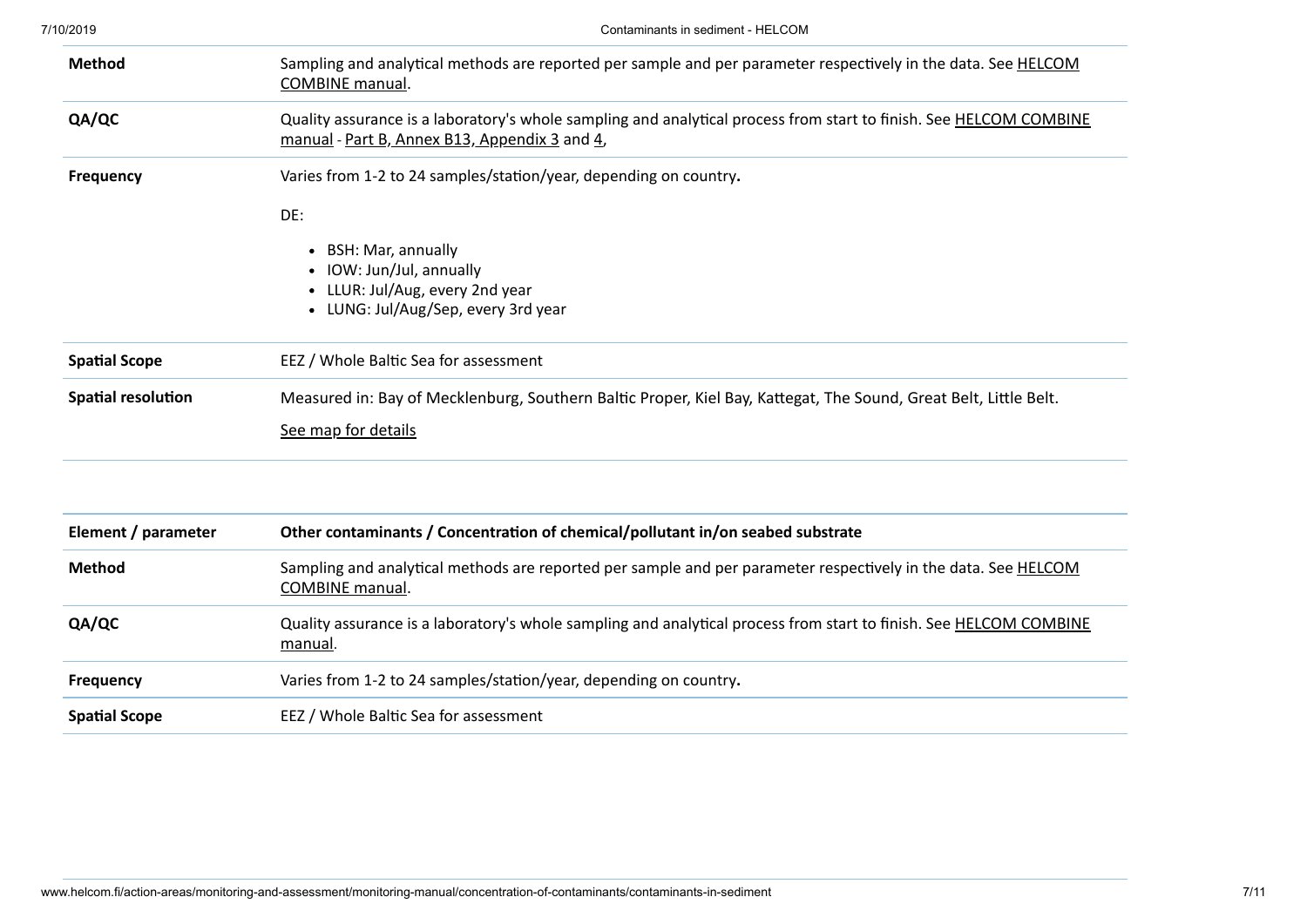| <b>Spatial resolution</b> | All other contaminants in sediment are measured in: Kiel Bay, Kattegat, Southern Baltic Proper, The Sound, Great<br>Belt, Bay of Mecklenburg, Little Belt.<br>For CEMP: furans are monitored in: Kattegat and Skagerrak, TBT only in Kattegatt. |
|---------------------------|-------------------------------------------------------------------------------------------------------------------------------------------------------------------------------------------------------------------------------------------------|
|                           | National monitoring is only reported for Denmark and Germany, of which furans are monitored in Great Belt, Kiel Bay,<br>Little Belt.                                                                                                            |
|                           | TBT is measured in Bay of Mecklenburg, Kiel Bay, Little Belt, Great Belt. Metals are reported from Great Belt Kiel Bay<br>Bay of Mecklenburg Little Belt.                                                                                       |
|                           | All the remaining national contaminants data is reported from Great Belt, Kiel Bay, Bay of Mecklenburg and Little Belt.                                                                                                                         |

| Element / parameter       | Radionuclides / Concentration of chemical/pollutant in/on seabed substrate                                                                                                                                                                                                                                                   |
|---------------------------|------------------------------------------------------------------------------------------------------------------------------------------------------------------------------------------------------------------------------------------------------------------------------------------------------------------------------|
| <b>Method</b>             | Obligatory radionuclides: Gamma-emitters: K-40, Cs-137 and other $\gamma$ -emitters identified in the $\gamma$ -spectrum.                                                                                                                                                                                                    |
|                           | Voluntary radionuclides: Sr-90; Pu-239, 240; Am-241; natural radionuclides (e.g. Po-210).                                                                                                                                                                                                                                    |
|                           | Sampling and analytical methods are reported per sample and per parameter respectively in the data. See MORS<br>Guidelines.                                                                                                                                                                                                  |
| QA/QC                     | Quality assurance is a laboratory's whole sampling and analytical process from start to finish. MORS Guidelines defines<br>methodologies for sample treatment, analysis and intercomparison. Reported data is manually quality assured by<br>HELCOM secretariat and results reported and verified in annual MORS EG meeting. |
| <b>Frequency</b>          | Annual                                                                                                                                                                                                                                                                                                                       |
| <b>Spatial Scope</b>      | EEZ / Whole Baltic Sea for assessment                                                                                                                                                                                                                                                                                        |
| <b>Spatial resolution</b> | See map for details                                                                                                                                                                                                                                                                                                          |

### <span id="page-7-0"></span>[ASSESSMENT REQUIREMENTS](http://www.helcom.fi/action-areas/monitoring-and-assessment/monitoring-manual/concentration-of-contaminants/action-areas/monitoring-and-assessment/monitoring-manual/concentration-of-contaminants/contaminants-in-sediment)

## Monitoring requirements and gaps

Monitoring is to be carried out to fulfill assessment requirements of HELCOM ecological objectives that are specified through HELCOM core indicators. The requirements on monitoring can include number of stations, the sampling frequency and replication.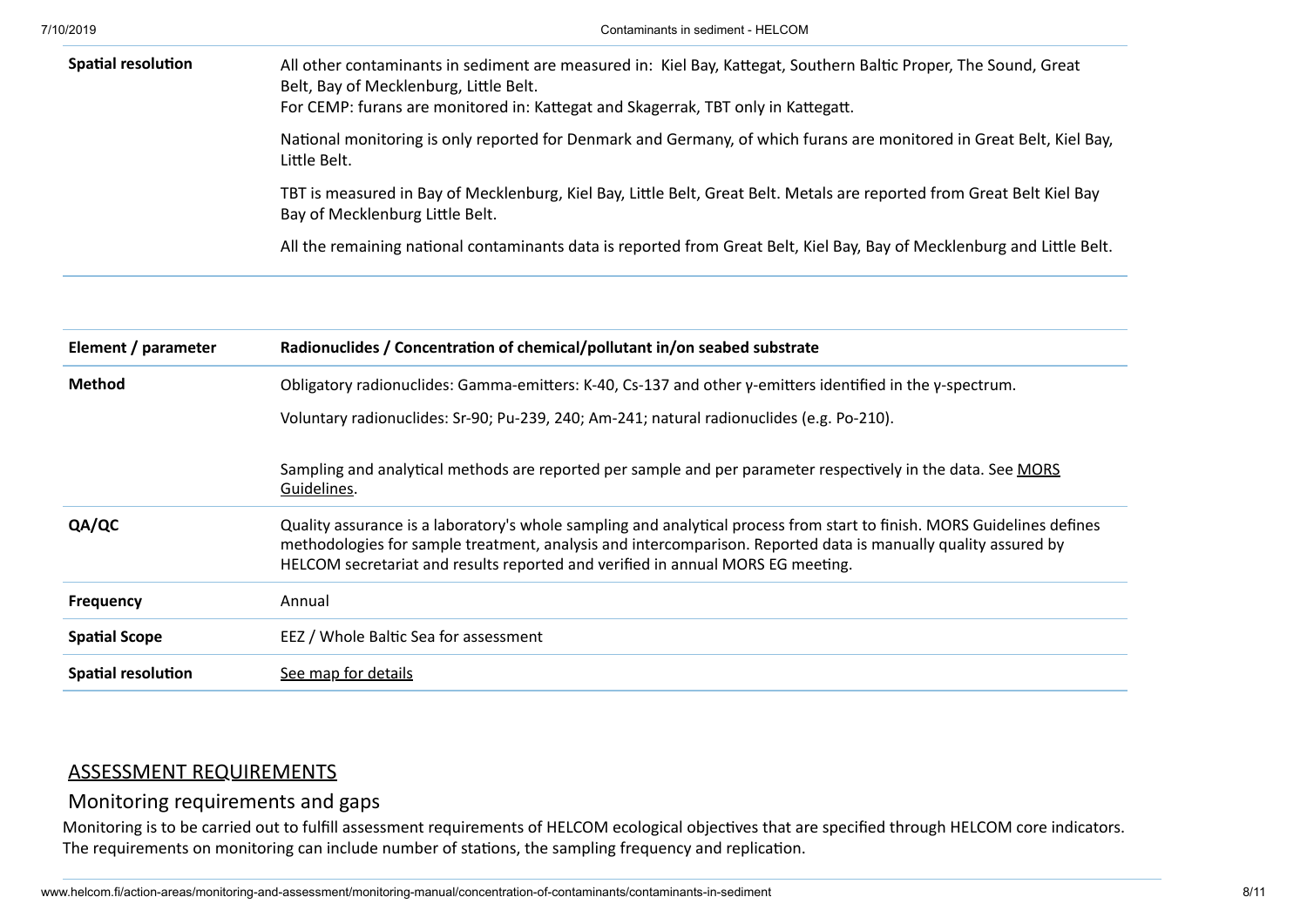-

| <b>Monitoring</b><br>requirements | Core indicators rely primarily on monitoring data from biota, secondarily from sediments and lastly from<br>water. Under the Water Framework Directive, no EQS values have so far been set in sediments. However,<br>countries are encouraged to perform long term trend analysis of concentrations of persistent substances that<br>tend to accumulate in sediment, in order to ensure that such concentrations do not significantly increase<br>(such as Hg, PAHs, HCHs, HCB, PBDE, TBT, PCB, PFOS, PCDD/F, HBCDD). To this end, sediments are suitable<br>for revealing past recent history of contaminants. |
|-----------------------------------|-----------------------------------------------------------------------------------------------------------------------------------------------------------------------------------------------------------------------------------------------------------------------------------------------------------------------------------------------------------------------------------------------------------------------------------------------------------------------------------------------------------------------------------------------------------------------------------------------------------------|
| Gaps                              | Assessment of gaps has not been carried out.                                                                                                                                                                                                                                                                                                                                                                                                                                                                                                                                                                    |

## Adequacy for assessment of GES  $(Q5d)$

Monitoring should provide adequate data and information to enable the periodic assessment of environmental status, and distance from and progress towards GES as required by MSFD under Article 9 and 11.

| Adequate data?                               | Adequate for determination of state but not for temporal changes. |
|----------------------------------------------|-------------------------------------------------------------------|
| <b>Established methods for assessment?</b>   | Yes                                                               |
|                                              |                                                                   |
|                                              |                                                                   |
| <b>Adequate understanding of GES?</b>        | Yes, thresholds are available for many substances.                |
|                                              |                                                                   |
|                                              |                                                                   |
| Adequate capacity to perform<br>assessments? | Nationally                                                        |
|                                              |                                                                   |
|                                              |                                                                   |

## Assessment of natural variability [\(Q5e](http://www.helcom.fi/action-areas/monitoring-and-assessment/monitoring-manual/introduction#5e))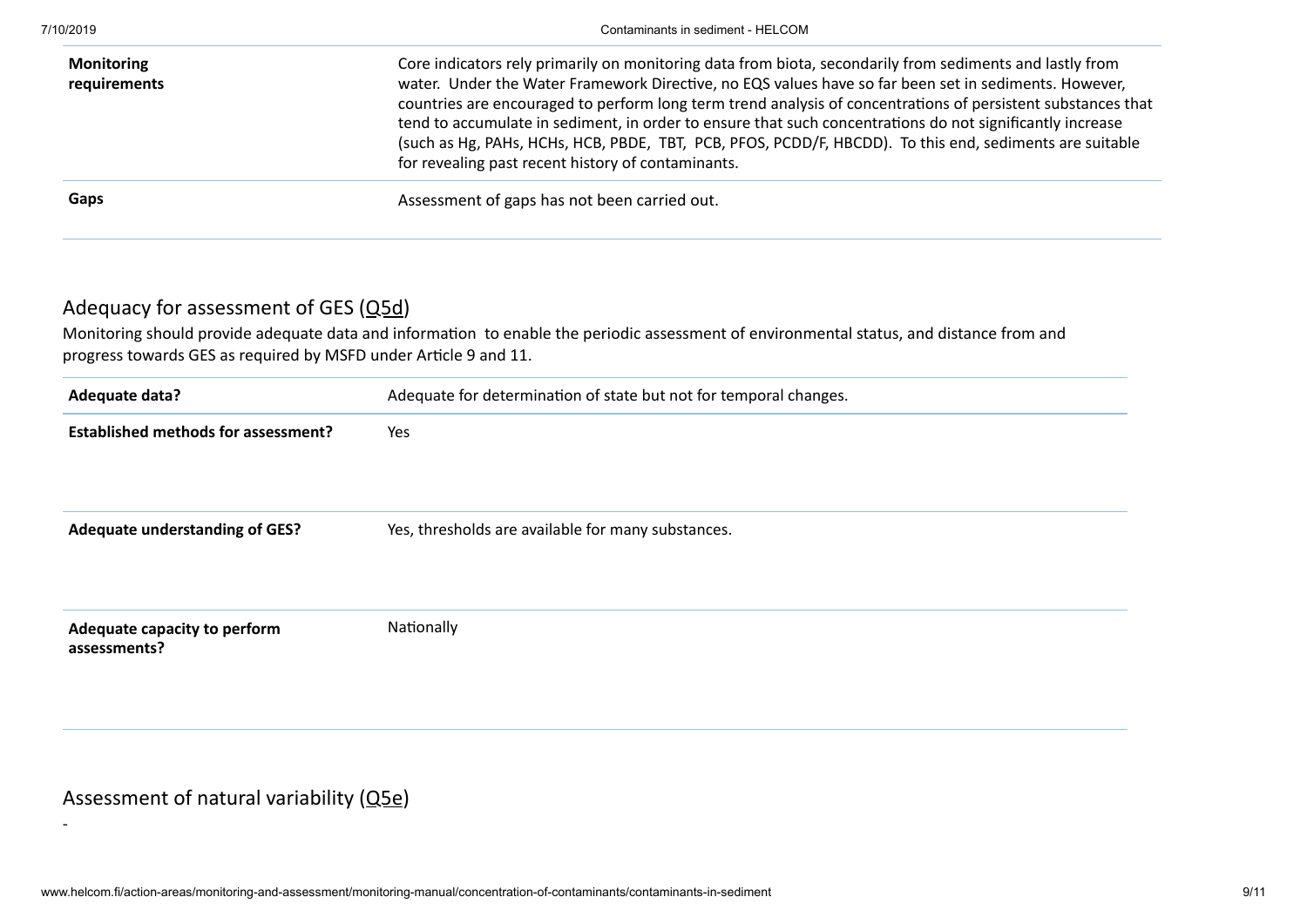#### <span id="page-9-0"></span>[DATA PROVIDERS AND ACCESS](http://www.helcom.fi/action-areas/monitoring-and-assessment/monitoring-manual/concentration-of-contaminants/action-areas/monitoring-and-assessment/monitoring-manual/concentration-of-contaminants/contaminants-in-sediment)

| Data access point                                                                                    | Contaminants: <b>ICES DOME</b><br>Radioactive substances: HELCOM MORS |
|------------------------------------------------------------------------------------------------------|-----------------------------------------------------------------------|
| Data type $(Q10c)$                                                                                   | Processed Data sets                                                   |
| Data availability $(Q10c)$                                                                           | Contaminants: ICES database<br>Radioactive substances: HELCOM MORS    |
| Data access (Q10c)                                                                                   | Open access                                                           |
| <b>INSPIRE standard (<math>Q10c</math>)</b>                                                          |                                                                       |
| When will data become available? $(Q10c)$                                                            | <b>Contaminants: Annually</b><br>Radioactive substances: Annually     |
| Data update frequency $(Q10c)$                                                                       | Yearly                                                                |
| Describe how the data and information<br>from the programme will be made<br>accessible to the EC/EEA |                                                                       |
| Contact points in the Contracting parties                                                            | Contact point to national monitoring programmes will be added         |
| Has the data been used in HELCOM<br>assessments?                                                     | Yes, e.g. <b>BSEP120B</b> Hazardous substances in the Baltic Sea.     |

#### <span id="page-9-1"></span>**[REFERENCES](http://www.helcom.fi/action-areas/monitoring-and-assessment/monitoring-manual/concentration-of-contaminants/action-areas/monitoring-and-assessment/monitoring-manual/concentration-of-contaminants/contaminants-in-sediment)**

#### [HELCOM COMBINE Manual](http://www.helcom.fi/Documents/Action%20areas/Monitoring%20and%20assessment/Manuals%20and%20Guidelines/Manual%20for%20Marine%20Monitoring%20in%20the%20COMBINE%20Programme%20of%20HELCOM.pdf)

Common Implementation Strategy for the Water Framework Directive (2000/60/EC). Guidance Document No. 25. European Commission 2010. Guidance on chemical monitoring of sediment and bioa under the Water Framework Directive, Technical Report 2010.3991. ISBN 978-92-79-16224-4.